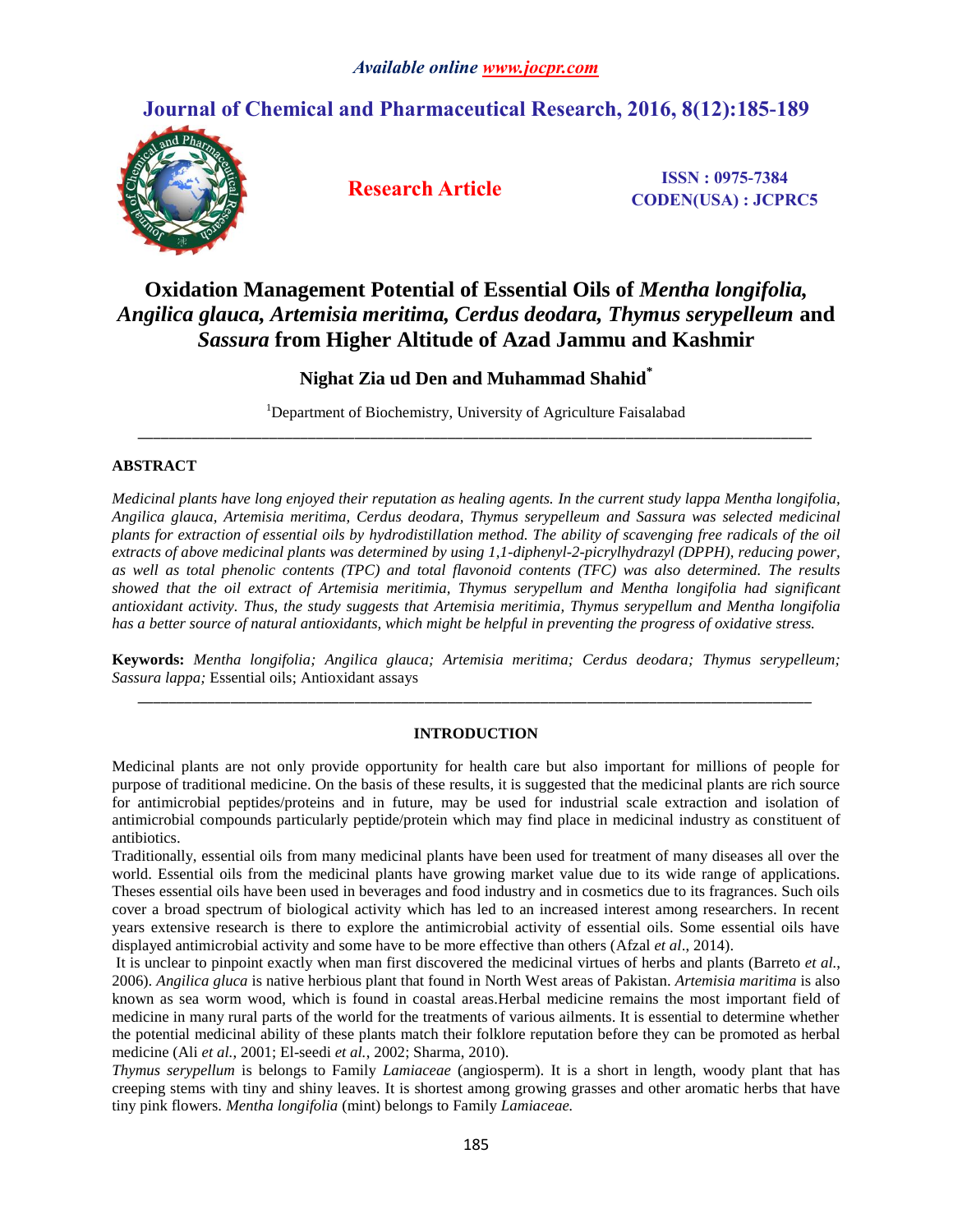*Cedrus deodara,* as found in northern areas so known as Himalayan cedar. Its height is 50 to 70 feet. When young it is pyramidal with a broad base. Its growth rate is very fast around 3 feet per year. Its leaves are foliage in nature that is silvery blue-green.

Particularly essential oils having long chain fatty acids with  $C_{20}$  and  $C_{22}$  have shown hepato- protective agent in aging mammals and in animals. The reason behind is that antioxidants are important to human physical well-being. As oxygen is a potentially toxic element that can be transformed by metabolic activity into more reactive forms such as singlet oxygen, super oxide, hydrogen peroxide and hydroxyl radicals, collectively known as reactive oxygen species (Chill, 2006). *Saussurea lappa* belongs to Family - *Asteraceae.* As a component of traditional Tibetan medicine, it is used as anti-inflammatory drug. It is investigated that it inhibits the mRNA expression and reducing nitric oxide production.

In the recent year many multiple resistance drugs has been developed due to extensive use in the treatment of infectious diseases. As the result antibiotics are associated with advance effects on host-like hypersensitivity. So there is a need to develop alternative antimicrobial drugs for the treatment of many diseases from other sources, such plants. Natural products from higher plants may be a new source of antimicrobial agents' that have novel mechanism of action (Maria *et al*., 2007).

# **MATERIAL AND METHOD**

The essential oils from the leaves and stem of selected medicinal plants were extracted by hydro distillation method and different plant name presented there.

- I *Angilica gluca*
- II *Cedrus deodara*
- III *Mentha longifolia*
- IV *Skima laureda*
- V *Artemisia meritimia*
- VI *Sassurea lappa*
- VII *Thymus serypellum*

# **Extraction of oils**

Different types of analytical methods are used for the extraction the volatile compounds from medicinal plant material. Solvent extraction, steam distillation and hydro-distillation methods were used for extraction of essential oils from the given medicinal plants. In addition to the standard methods for extraction of essential oils from the plants, the technique of hydro distillation was found acceptance because it is simple and inexpensive. (Afzal *et al.,* 2014)

# **Hydrodistillation method**

Take (100g) fresh aerial parts of medicinal plants and ground them, then subjected hydrodistillation for 3 h, using a Clevenger-type apparatus as recommended by British Pharmacopeia (1988,). Briefly, the aerial parts of plant were immersed in water and boiled, after which the essential oil was evaporated together with water vapors and finally collected in a condenser (Fakhar *et al*., 2005).

# **Antioxidant activity of plant extracts**

Antioxidant activity of plant extracts were measured by different antioxidant assays including;

# **DPPH radical scavenging assay**

DPPH assay was done by using 1-diphenyl-2-picrylyhdrazyl reagent and BHT was used as standard.

I % =  $(A<sub>blank</sub> - A<sub>sample</sub> / A<sub>blank</sub>) \times 100$ 

Extract concentration providing 50 % inhibition (IC  $_{50}$ ) was calculated from the graph plotted inhibition percentage against extract concentration (Bozin *et al*., 2006).

# **Determination of reducing power**

Reducing power of the given plant sample was determined by using sodium phosphate buffer of pH 6.6 and potassium ferricyanide [K<sub>3</sub>Fe (CN)<sub>6</sub>]. Absorbance was taken at 700 nm. Ascorbic acid was as standard. (Tandrima *et al.*, 2013). Increase in reducing power (%) = A of sample - A of blank /A of blank  $\times$  100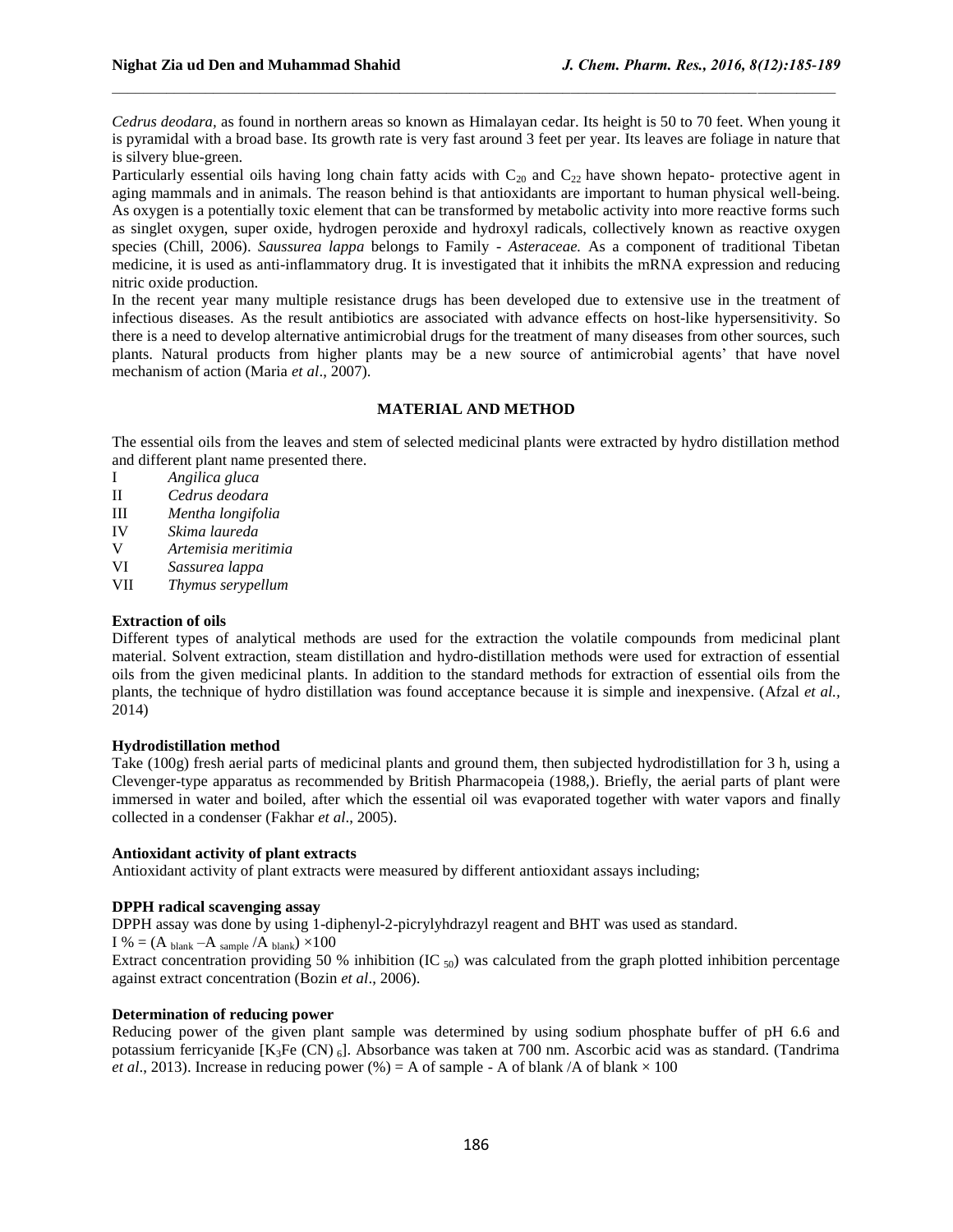# **Antioxidant activity determination by linoleic acid oxidation system**

The antioxidant activity of sample extract was determined by measuring % age inhibition of peroxidation by using the linoleic acid system that was reported by Iqbal and Bhanger (2005). Take 5mg of sample extract and added to a solution mixture of linoleic acid (0.13 mL), 98 % ethanol (10mL) and 10 mL of 0.2 M sodium phosphate buffer (pH 7.0),and dilute it by adding 25mL distilled water. The solution was incubated at 40 °C and the degree of oxidation was measured by following thiocyanate method (Yen *et al*.,2000) with 10 mL of ethanol (75 %), 0.2 mL of an aqueous solution of ammonium thiocynate (30 %), 0.2 mL of sample solution and 0.2 mL of ferrous chloride (FeCl<sub>2</sub>) solution (20 mM in 3.5 % HCl) being added sequentially. After 3 min of stirring, take the absorption at 500 nm. A control was performed with linoleic acid but without extracts.

#### **Synthetic antioxidants**

Butylated hydroxytoluene (BHT) and ascorbic acid (200 µg/mL) was used as positive control. The maximum peroxidation level measured as 175 hours (7 days) in the sample those contain no antioxidant component was used as a test point.

#### **Percent inhibition**

% inhibition of synthetic antioxidant= 100- (Abs. increase of sample at 175h/Abs increase of control at 175h) ×100

# **Statistical analysis**

The means ± SD of antioxidant activities of samples of essential oils from the medicinal plants were calculated. The average representation was assisted with graphical representation (Steel *et al*., 1997).

# **RESULTS ANS DISCUSSION**

#### **Determination of reducing power**

Essential oils have reducing potential and good antioxidant activities. In reducing power assay ferric ions are reduced to ferrous ions and with it change in color from yellow to bluish green. The intensity of color depends on the reducing potential of the compounds present in medium. Greater the intensity of the color, greater will be the absorption; consequently, greater will be the antioxidant activity (Zou, Lu and Wei, 2004). The reducing power is a good index of antioxidant compounds in any sample. A quite good profile of reducing power was recorded in *Sassurea lappa* and *Artemisia merutummua* while minimum reducing power %age was recorded of *Cedrue deodada*. Reducing power content was studied by using the method as described by Yen *et al*., (2000). Highest reducing power was observed in *Sassurea lappa* that was comparable with other oil extracts.



**Figure 3: % of reducing power of essential oils**

#### **DPPH activity**

DPPH is very stable organic free radical with deep violet color which gives absorption within 515-528 nm. It loses its purple color and became yellow. As the concentration of phenolic compounds or the degree of hydroxylation of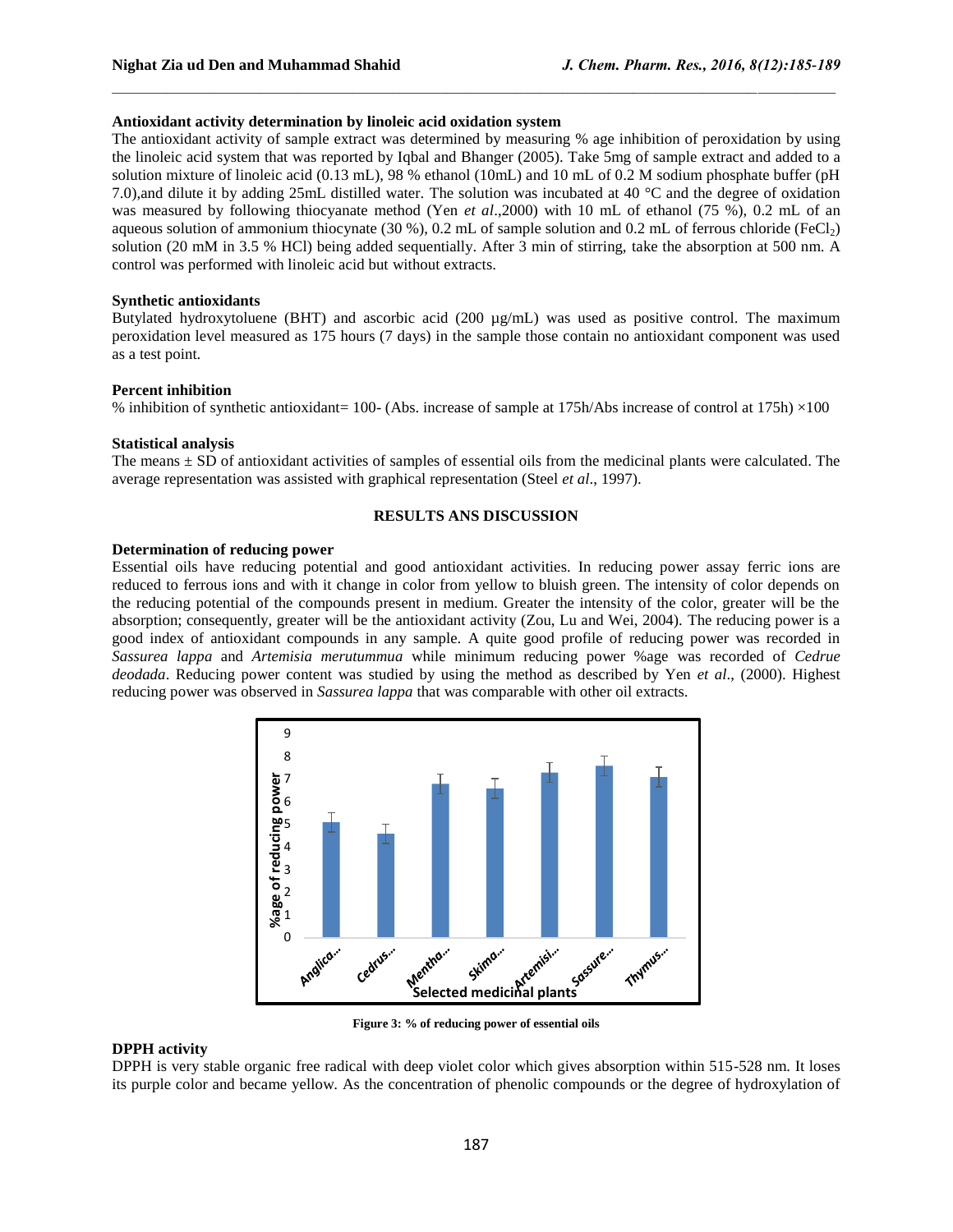the phenolic compounds increases DPPH radical scavenging activity increases (Sanchez-Moreno, Larrauri and Saura-Calixto, 1999).

Because this radical is very sensitive to active ingredients. So large number of samples in a very short time can accommodate. This assay is used for measuring radical scavenging activity of different plant extracts. However due to specificity of radical applied, which are not oxygen related radical species, antioxidant activity assessed can be related to them only. Essential oils and extracts showed excellent radical scavenging activity with IC50.

The free radical scavenging activity of ethanol extracts was superior to that of essential oil. Furthermore, 80% ethanol and methanol extracts exhibited more scavenging activity than absolute ethanol extracts (Mata *et al.,* 2007).



**Figure 4: IC<sup>50</sup> of essential oils**

Free radical scavenging activity *of Sassurea lappa* (old) is maximum while free radical scavenging activity of *Mentha longifolia* is minimum. Similarly *Sassurea lappa* has maximum percentage of inhibition and *Mentha longifolia* has minimum percentage of inhibition.



**Figure 5: % inhibition of essential oils**